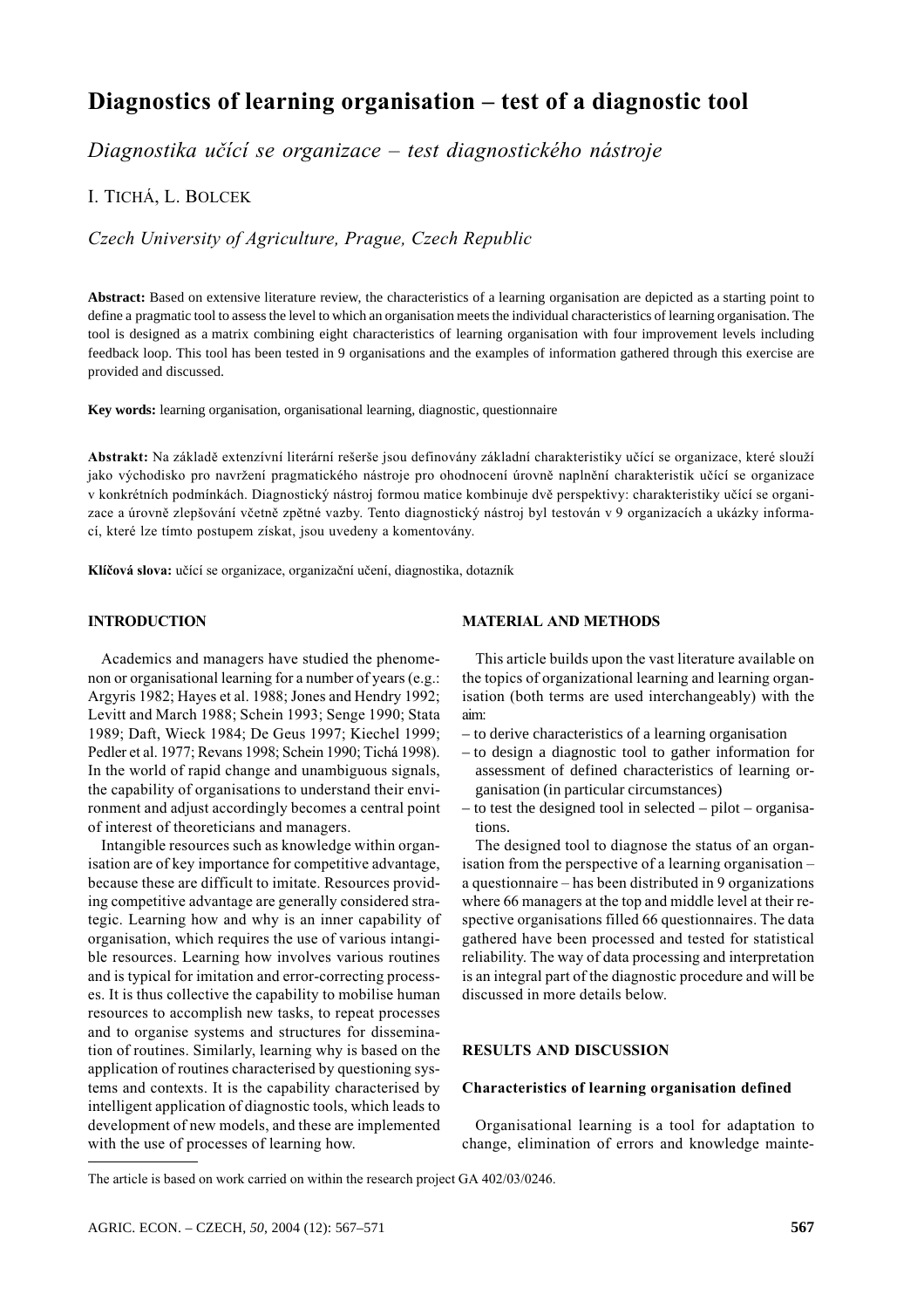|                                              |                       | Characteristics applying to                                                                                                                              |                                                                                  |                                                                                                                                           |                                                                                                        |
|----------------------------------------------|-----------------------|----------------------------------------------------------------------------------------------------------------------------------------------------------|----------------------------------------------------------------------------------|-------------------------------------------------------------------------------------------------------------------------------------------|--------------------------------------------------------------------------------------------------------|
| Dimensions                                   | Entire Learning Cycle | Generation Step                                                                                                                                          | Integration Step                                                                 | Interpretative Step                                                                                                                       | Action Step                                                                                            |
| Individual learning capacity                 | System thinking       | contact with environment<br>- Capacity to assimilate<br>- Capacity to enter into<br>new information<br>Self-observation<br>$-A$ ttention<br>$\mathbf{L}$ | Capacity to integrate<br>new information<br>Multi-skilling<br>Openness           | think (analytical, synthetic,<br>Creativity capacity to<br>abstractly, etc.)<br>$-$ Tolerance<br>$-$ Empathy<br>$-$ Courage<br>$-$ Humour | Capacity to transfer<br>- Openness to change<br>- Capacity to take<br>responsibility<br>$-$ Enthusiasm |
| Collective learning capacity                 | Team capacity         |                                                                                                                                                          | - Multi-functions<br>$-$ Helpfulness                                             | - Capacity to dialogue<br>- Capacity to face<br>the conflicts<br>$-$ Diversity                                                            | - Capacity to implement                                                                                |
| Structural learning capacity                 | Decentralization      |                                                                                                                                                          | - Integrate staff into line<br>- Flat hierarchies                                | Small organisational units<br>- Frequent interactions                                                                                     |                                                                                                        |
| Cultural learning capacity                   | Problem solving       | Concern for measurement<br>Active attitude towards<br>Openness towards<br>information<br>the outside<br>$\mathbb T$<br>$\mathbf{I}$                      | Culture of continuous<br>Transparency<br>information<br>Trust<br>$\overline{1}$  | Culture of dialogue and<br>- Openness to multiple<br>Spirit of comparison<br>and competition<br>communication<br>perspectives             |                                                                                                        |
| Learning capacity of organisation<br>of work |                       | - Monitoring feedback loops - User-friendly information<br>Self-correction<br>experimenting<br>$\mathbf{I}$                                              | - Integrate staff into line<br>$-$ Job-rotation limit<br>specialization<br>media | - Task force, work in teams                                                                                                               | - Decentralised control<br>- Few specifications<br>$-MBO$                                              |
| Leadership learning capacity                 |                       | - Give responsibility for<br>information generation                                                                                                      | Reward for pertinent<br>information<br>$\mathbb{I}$                              | $-$ Egalitarian conditions+                                                                                                               | $-$ Coaching                                                                                           |

Table 1. Dimension of an organisation's learning capacity and its characteristics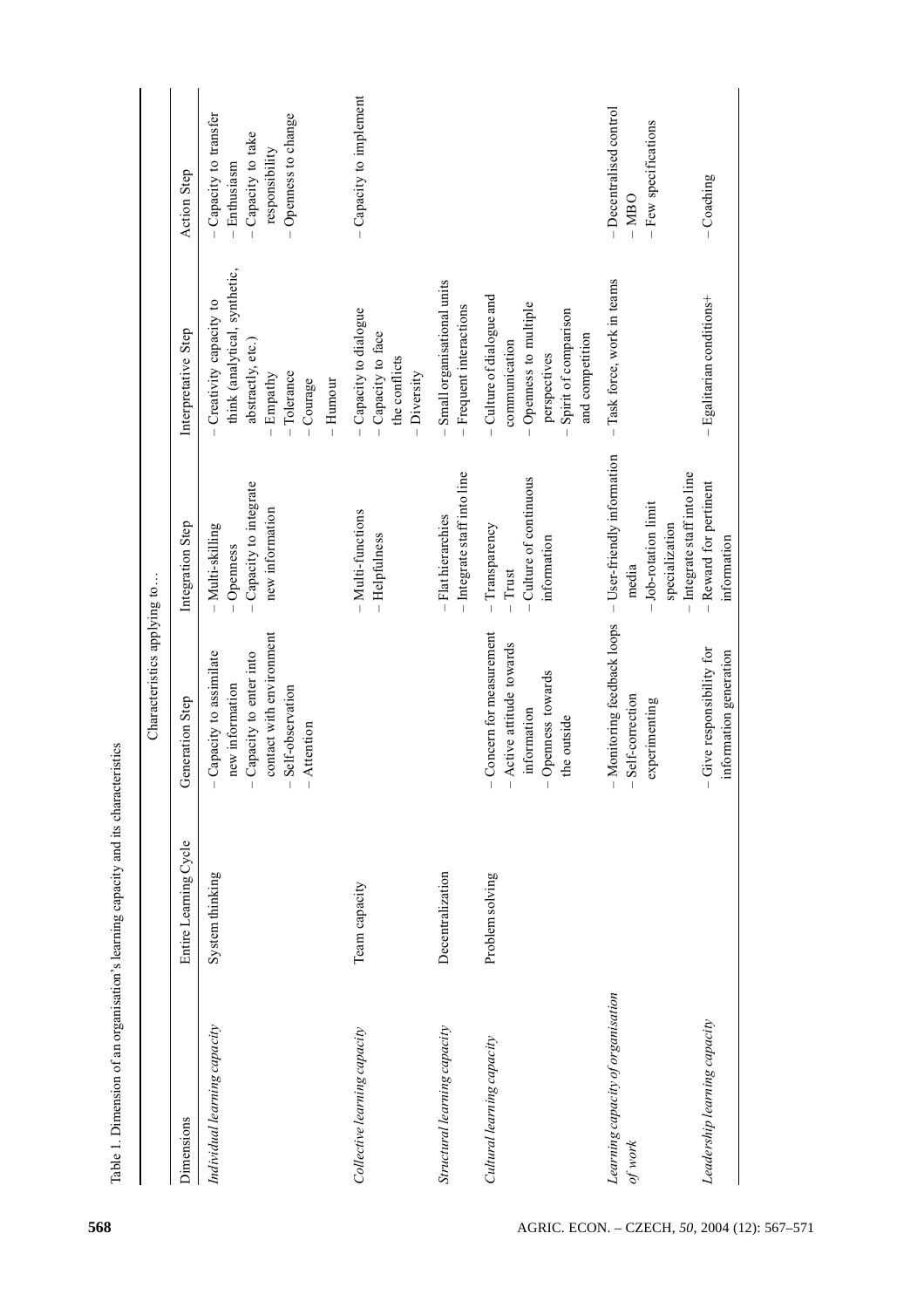nance. The speed how a business is able to learn is becoming a source of competitive advantage. Organisational learning, however, is also possible to be described as a process of developing competence from resources. To identify more precisely the process as well as approaches of various organisations to organisational learning, it is necessary to determine criteria - learning organisation characteristics. This inductive process was chosen with the aim to describe through elements and relationships among them the system as a whole.

It is extremely difficult, if not impossible, to precisely define the Learning Organisation. Handy (1978) defines five major attributes:

- It has a formal way of asking questions, seeking out theories, testing them and reflecting on them
- It is properly selfish, clear about its role, its future and its goals, and is determined to reach them
- It is constantly re-framing the world and its part in it. (Quality Circles at their best are an example of such recurrent re-framing)
- It cultivates the concept of negative capability, where disappointment and mistakes are accommodated as a part of the learning whole
- It is a caring organisation, in that it wants everyone to learn, and it bends over backwards to make that obvious

The following writers namely used to derive the basic characteristics of learning organisation: Marquardt and Reynolds (1994), Senge (1990), Pearn (1995), Watkins and Marsick (1993), Graham (1996), Pedler et al. (1997) and Tobin (1993). It is not surprising that each of the writers has his own understanding of learning organisation. The nine basic characteristics of learning organisation is an attempt to generalise their approaches to diagnose the process of organisational learning.

M. Finger and S.B. Brand (Easterby-Smith 1999) made an effort to summarize the dimension of an organisation's learning capacity and its characteristics in their article The Concept of the "Learning Organisation" Applied to the Transformation of the Public Sector: Conceptual Contributions for Theory Development - see Table 1.

This lastly mentioned work has been a starting point for defining the following set of characteristics of the learning organisation:

- Capacity to monitor continuously and in real-time the external environment
- Capacity to identify, monitor, assess resources and search for new ones
- Capacity to analyse and develop internal resources
- Capacity to analyse and in accordance to needs change the internal environment of an organisation
- Capacity to formulate challenging visions, strategies and goals
- Capacity to accumulate, share, and re-use knowledge and experience (both internal and external)
- Capacity to synthesise flexibly and creatively the above capacities and mobilise them to joint actions
- Capacities to create, provide, and receive feedback at all levels of organisation.

## **Tool for diagnosis**

The above characteristics are the basis of the diagnostic tool, which combines them with four levels for their improvements:

- Individual level (improvement of personal characteristics, see Senge and his personal mastery)
- Social level (includes improvement on team level as well as soft organisational characteristics such as organisational culture, organisational climate)
- System level (includes improvement of structural characteristics of an organisational system and consequently performance level of an organisation)



Figure 1. Learning organisation profile – from the perspective of LO characteristics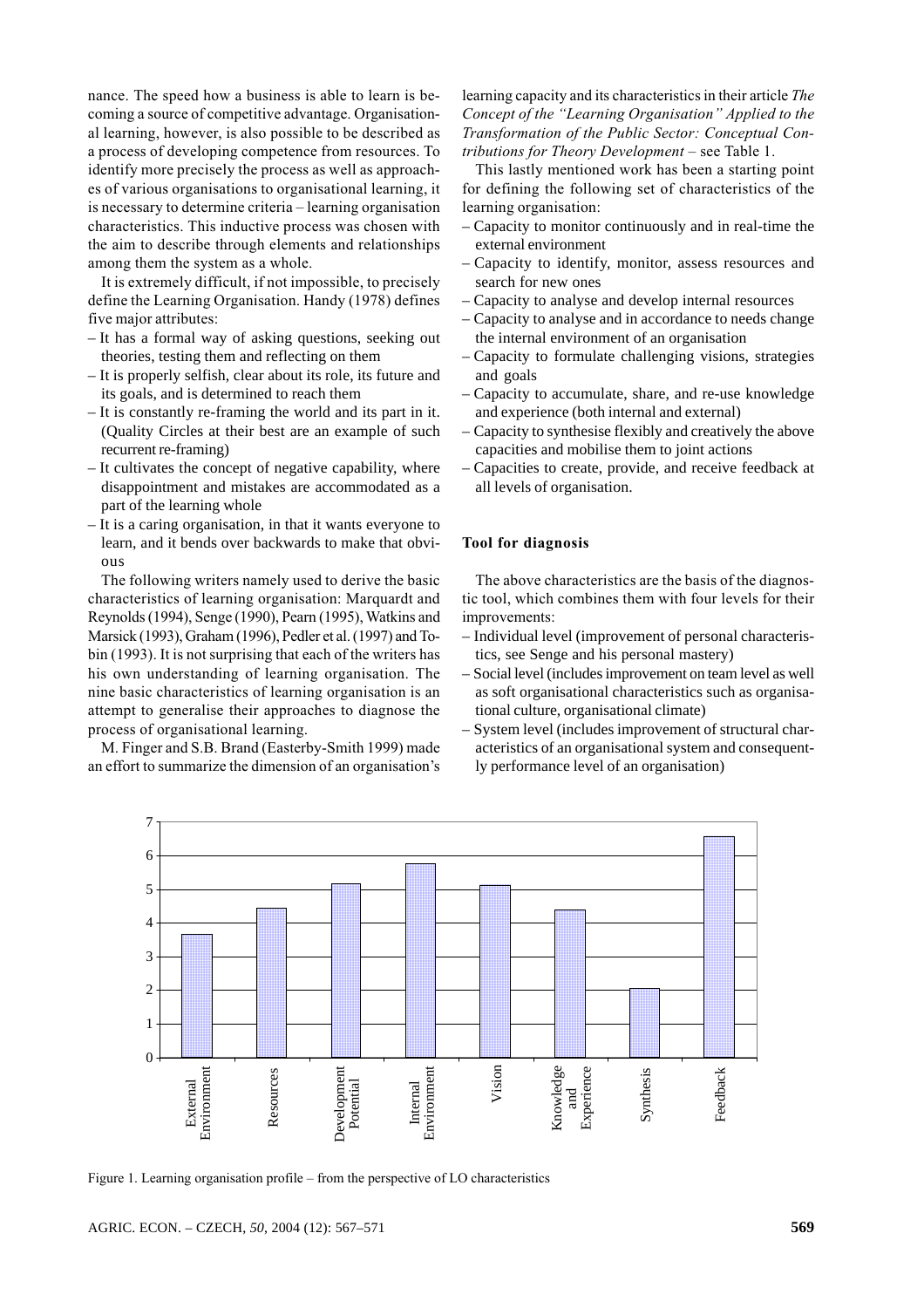– Feedback loop (reflects the consequences of both single- and double-loop learning for organisational behaviour).

For the purpose of data gathering, the matrix combining level of improvement in each of the above 8 characteristics of learning organisation is organised to a questionnaire of 59 questions where the answers can be provided on 4-point scale (fully agree, partially agree, partially disagree, fully disagree).

When the data are processed, the following type of information can be arrived at:

- Learning organisation profile from two perspectives:
- Learning organisation characteristics (see illustrative Figure 1)
- Levels of improvement within learning organisation (see illustrative Figure 2)
- Combination of characteristics and improvement levels (see illustrative Figure 3)



Figure 2. Learning organisation profile – from the perspective of improvement levels



Figure 3. Combination of characteristics and improvement levels